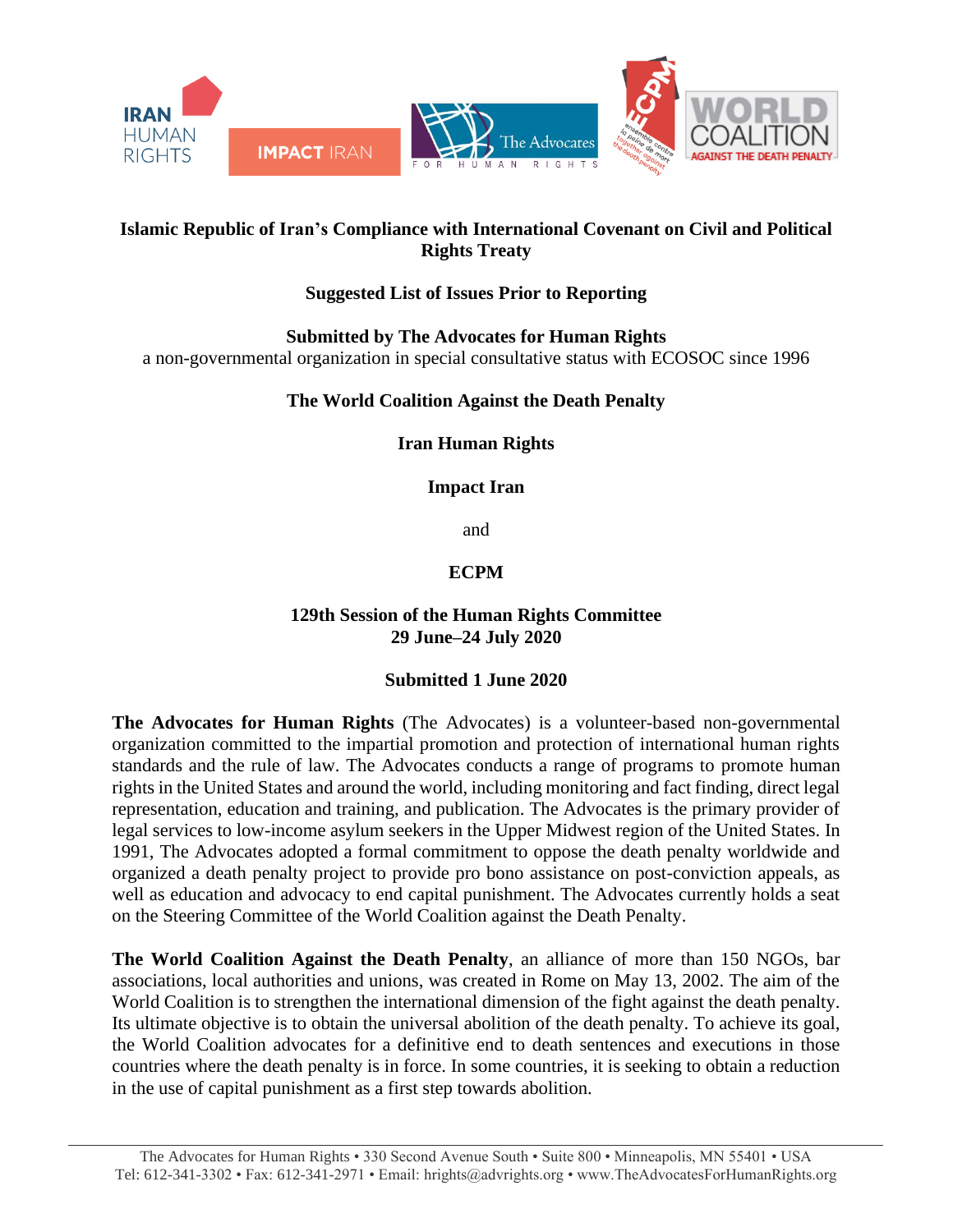**Iran Human Rights** (IHR) is a non-profit NGO with its base in Oslo, Norway. IHR has active and supporting members in Iran, North America and several European countries. IHR is committed to promote the human rights in Iran, through reporting, monitoring and advocacy. Reporting about the death penalty in Iran has been the main focus of IHR in the past 10 years. Because of its sources inside Iran, IHR is able to produce accurate reports about the death penalty in Iran. Besides the death penalty, promoting due process and rule of law, and defending the human rights defenders constitute the core activities of IHR.. IHR is member of the Steering Committee of the World Coalition Against the Death Penalty and member of Impact Iran.

**Impact Iran** represents a coalition of non-governmental organizations that draw attention to the situation of human rights in Iran, and encourage the Iranian government to address concerns expressed by the international community and international human rights bodies. Impact Iran promotes Iranian civil society efforts to engage with the wider UN human rights system, alongside various intergovernmental processes aimed at strengthening rights protections in Iran. Impact Iran's focus emanates from the belief that the sustainability of efforts to promote respect for human rights in Iran hinges on the capacity of Iranian civil society to effectively engage with and participate in the range of UN processes that promotes accountability and encourages implementation of Iran's international human rights obligations.

**ECPM (Together Against the Death Penalty)** is a French non-governmental organisation that fights against the death penalty worldwide and in all circumstances by uniting and rallying abolitionist forces across the world. The organisation advocates with international bodies and encourages universal abolition through education, information, local partnerships and public awareness campaigns. ECPM earned its legitimacy as a unifying group of the abolitionist movement because of its strong sense of ethics and values. ECPM is the organiser of the World Congresses against the death penalty and a founding member of the World Coalition Against the Death Penalty. In 2016, ECPM was granted consultative status with ECOSOC.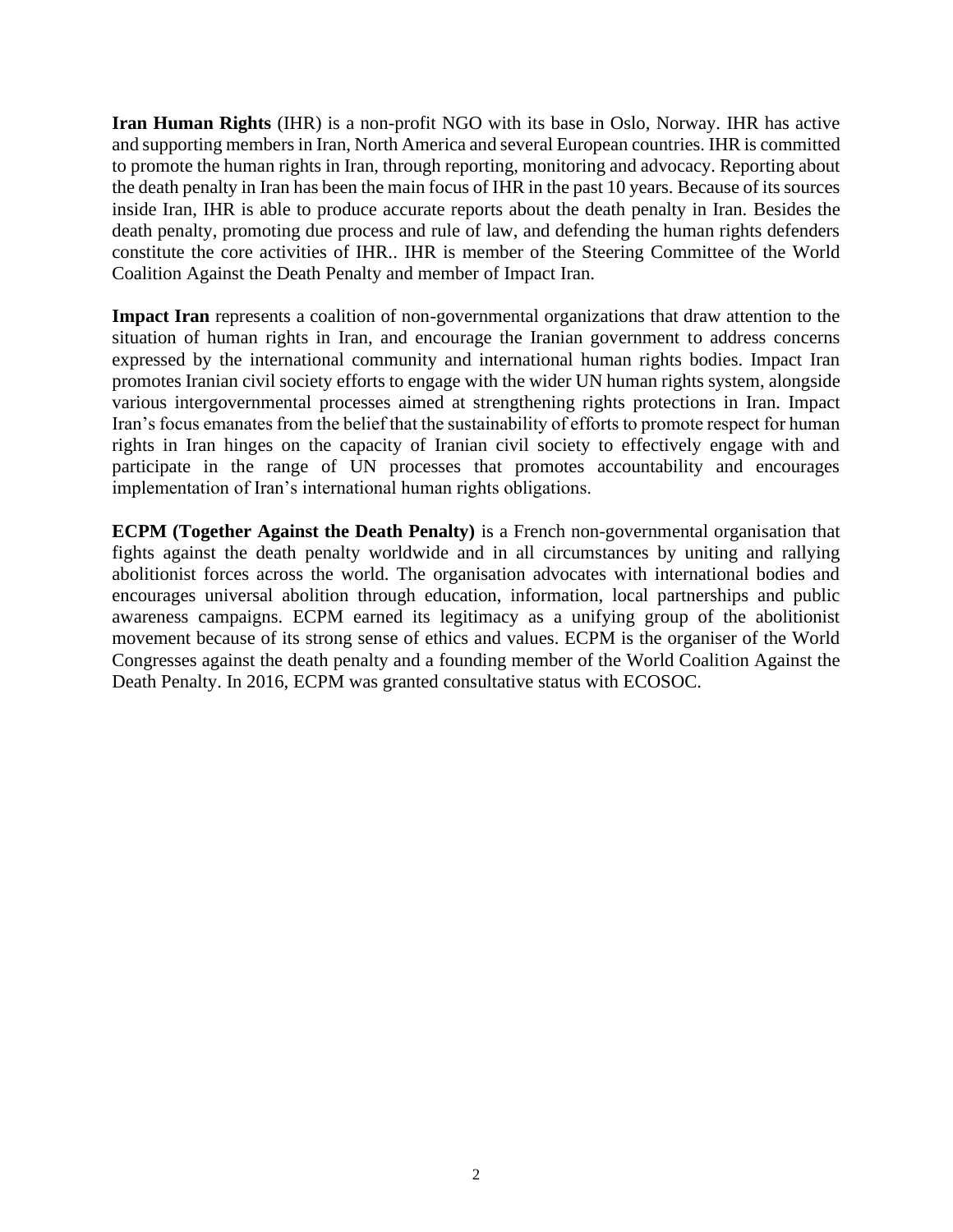#### **EXECUTIVE SUMMARY**

- 1. Iran has failed to uphold its obligations under the International Covenant on Civil and Political Rights (ICCPR) and has not made the necessary changes to its legal system that would allow for the abolition of capital punishment or for its compliance with the Covenant. The new Islamic Penal Code (IPC) adopted in 2013 retains the death penalty for almost all of the offenses that were punishable by death under the old IPC, including the obligation for judges to pronounce punishments on the basis of authoritative Islamic sources and authentic *fatwa* that can carry a mandatory death penalty.<sup>1</sup> In Iran the application of the death penalty is not limited to the most serious crimes. For example, the death penalty is an available sentence for some same-sex consensual sexual relations, drugrelated offenses, and vaguely defined offenses such as *moharebeh* (waging war against God) and *ifsad-fil-arz* (corruption on earth).
- 2. Members of impoverished and marginalized minority groups are disproportionately represented among people executed for drug offenses and for affiliation with a political party or a banned group in Iran.
- 3. Death penalty practices lack transparency. Some executions are carried out in secret, including without notification of the family or attorney of the person scheduled to be executed. Moreover, some executions are never officially reported.
- 4. In contravention of Article 6(5) of the ICCPR, Iran routinely executes juvenile offenders. Since 1990, Iran has executed more juvenile offenders than any other country in the world, and the number is more than double the total number of juvenile offenders executed by countries which constitute the next nine countries that continue to execute minors.<sup>2</sup> Under the IPC, judges have discretion to grant alternative punishment to minors and individuals who committed crimes while under 18 years of age, but Iran's judges have continued to sentence juveniles and juvenile offenders to death. $3$  Iran also executes people who are under the age of 18.
- 5. Additionally, Article 7 of the ICCPR bans torture and cruel, degrading and inhumane punishments, yet Iran continues to hold public executions. <sup>4</sup> The primary means of execution in public executions is by hanging, where the victim dies of suffocation and strangulation and it takes several minutes for death to occur.<sup>5</sup> State authorities continue to torture suspects and convicts, often to extract forced confessions that are used for political purposes. The Iranian Penal Code describes several execution methods, including hanging, firing squad, crucifixion, and stoning. Iranian authorities have used hanging as the main method of execution, and it has been the only method used since 2010. A June 2019 directive by the Head of the Judiciary, however, gives a detailed description of how authorities should implement executions by hanging, stoning, and crucifixion. Additionally, the January 2020 Report of the Special Rapporteur on the situation of human rights in Iran notes the poor condition of prisons and detention centers, along with the

<sup>1</sup> Iran Human Rights and ECPM, *Annual Report on the Death Penalty in Iran 2019* (2020), 17.

<sup>&</sup>lt;sup>2</sup> Amnesty International, "Executions of Juveniles Since 1990 as of November 2019," accessed April 25, 2020, https://www.amnesty.org/download/Documents/ACT5002332019ENGLISH.pdf

<sup>3</sup> Iran Human Rights and ECPM, *Annual Report on the Death Penalty in Iran 2019* (2020), 16.

<sup>4</sup> *Id.* at 27.

<sup>5</sup> Ibid.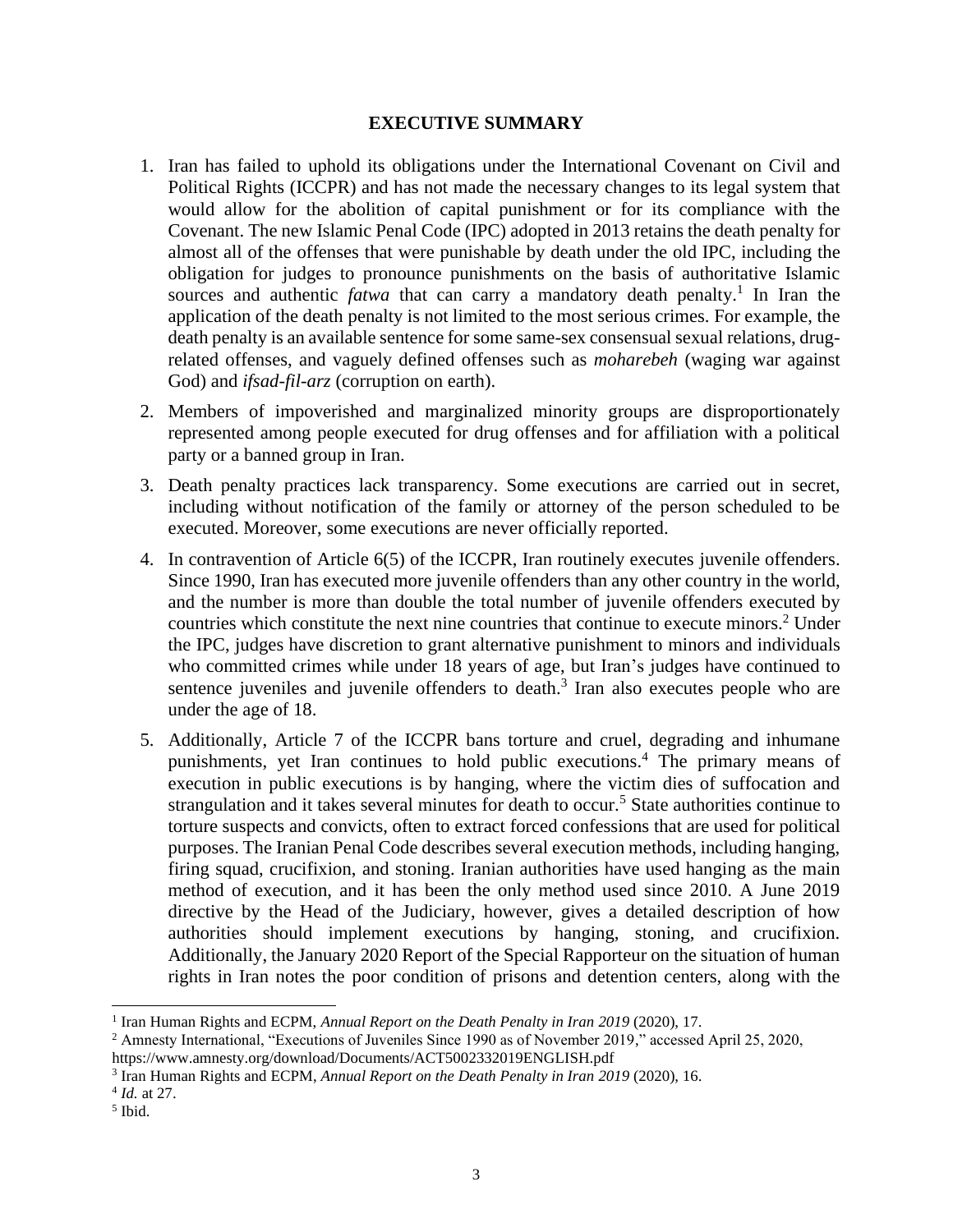continued use of prolonged solitary confinement, unreasonable limits on visitation rights, and lack of medical treatment.

- 6. Iran's failure to ensure the rights of equal protection under the law and due process under the law provides the most significant roadblock to Iran meeting its obligations under Article 14 of the ICCPR.<sup>6</sup>
- 7. Human rights defenders speaking out in opposition to the death penalty continue to face harassment, arrest, and even prison sentences for their peaceful anti-death penalty advocacy.
- 8. Finally, the State facilitates arbitrary killings by retaining the *qisas* death penalty for murder in the Islamic Penal Code. *Qisas* refers to retribution in kind for murder and is one of the most common charges the State used against individuals who were executed in 2019. Under *qisas*, the family of the murder victim can demand a death sentence as retribution, can demand blood money (*diya*), or can grant forgiveness to the person accused of committing the murder. Iranian authorities contend that because *qisas* is a private right, the State is powerless to deny or control it.
- 9. In its third cycle Universal Periodic Review in 2020, Iran only partially accepted 2 recommendations of 40 that were made relating to the death penalty.

# **Iran fails to uphold its obligations under the International Covenant on Civil and Political Rights**

## **I. The State fails to protect members of the lesbian, gay, bisexual, and transgender community from harassment, persecution, violence, and discrimination. (Concluding Observations paragraph 10)**

- 1. In its 2011 Concluding Observations, the Committee noted that Iran maintains legislation that provides for or could result in discrimination against, and prosecution and punishment of, individuals based solely on their sexual orientation or gender identity.<sup>7</sup> The Committee also noted that Iran lacks legislation to prohibit discrimination on the basis of sexual orientation, which makes individuals in the lesbian, gay, bisexual, and transgender community vulnerable to harassment, persecution, and violence from state authorities and private parties.<sup>8</sup>
- 2. Articles 233 through 240 of Iran's Islamic Penal Code criminalizes same-sex consensual relations. Under these articles, the death penalty is imposed upon a male who is the "passive" party in homosexual acts or is a non-Muslim engaged in an act with a Muslim man. Men who do not fall under either of these categories and women engaged in same-sex sexual intercourse are punished with 100 lashes. The Islamic Penal Code also specifies that women punished three times for engaging in sexual activity may be sentenced to death on the fourth occasion.<sup>9</sup>

<sup>6</sup> *Id.* at 21.

<sup>7</sup> Human Rights Committee, *Concluding observations of the Human Rights Committee, adopted by the Committee at its 103rd session (October 17 – November 4, 2011)*, U.N. Doc. CCPR/C/HRV/CO/3, ¶ 10. 8 Ibid.

<sup>9</sup> OutRight Action International, *Small Media, and Impact Iran, Violations of the Rights of individuals in Iran based on their Sexual Orientation, Gender identity and Gender Expression* (Nov. 2019), ¶ 3.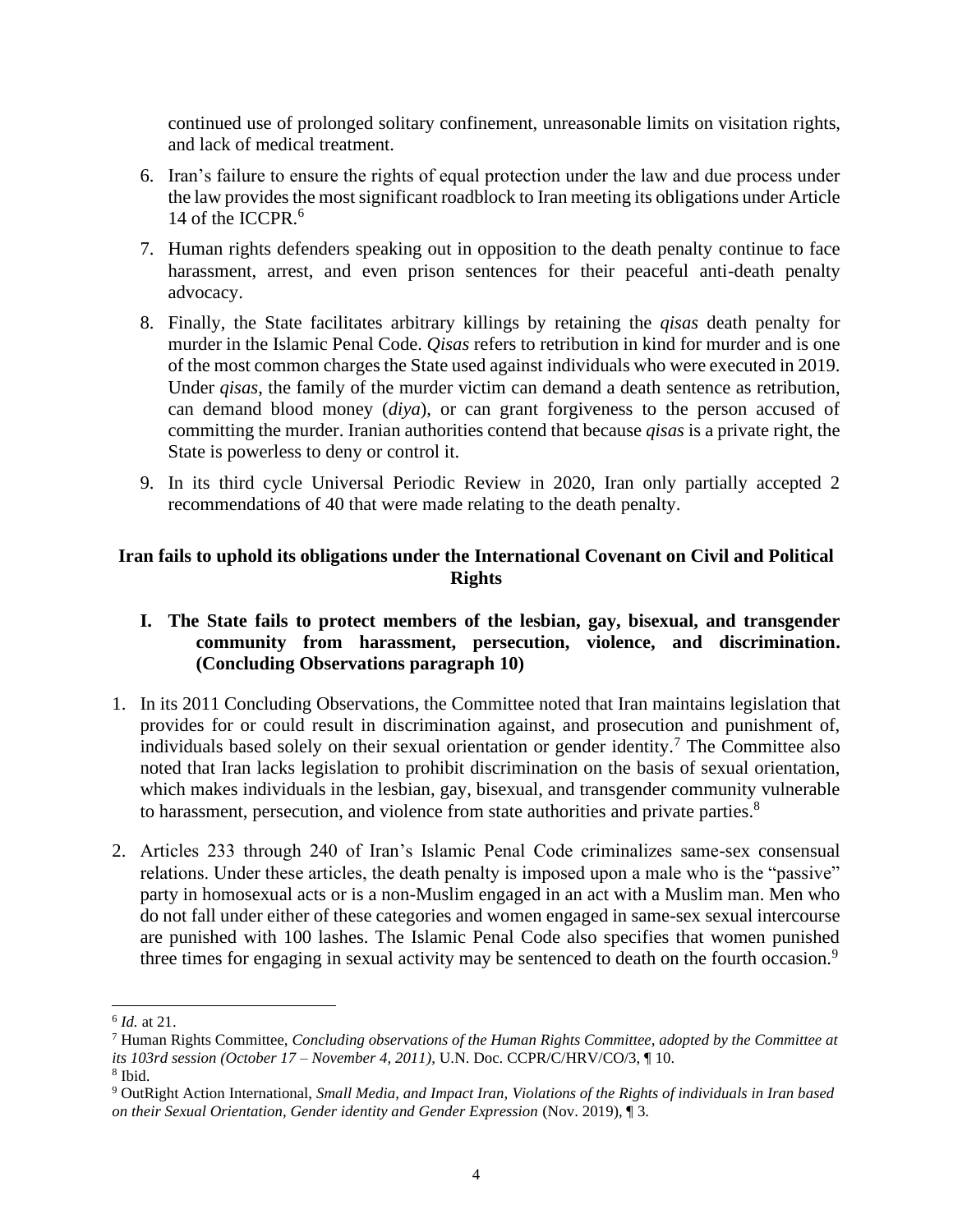3. In June 2019, when asked by a journalist, "Why are homosexuals executed in Iran because of their sexual orientation?" Iranian Foreign Minister Mohammad Javad Zarif responded, "Our society has moral principles. And we live according to these principles. These are moral principles concerning the behavior of people in general. And that means that the law is respected and the law is observed."<sup>10</sup>

### 4. **Suggested questions relating to the protection of rights of LGBTI individuals:**

- What steps have Iranian authorities taken to ensure that people do not face criminal prosecution on account of their sexual orientation or gender identity? During the reporting period, has any person been charged, tried, or sentenced for violating the provisions of the Islamic Penal Code that criminalize sexual intercourse between persons of the same sex? Please provide details about these cases, including their outcomes.
- What regulations and policies are in place to protect the rights of LGBTI individuals?
- How do authorities monitor and document acts of harassment, persecution, violence, and discrimination perpetrated against LGBTI individuals? Please provide any data collected regarding such acts over the reporting period.

## **II. The State does not limit the death penalty to the most serious crimes. (Concluding Observations paragraphs 12, 23)**

- 5. In its 2011 Concluding Observations, the Committee expressed deep concern about "the wide range and often vague definition of offences for which the death penalty is applied."<sup>11</sup> The Committee also expressed concern that article 225 of the draft Penal Code "is aimed at making the death penalty mandatory for convicted male apostates."<sup>12</sup>
- 6. The Committee recommended that Iran "consider abolishing the death penalty or at least revise the Penal Code to restrict the imposition of the death penalty to only the 'most serious crimes"<sup>13</sup> and revoke article 225 of the draft Penal Code.<sup>14</sup>
- 7. Iran continues to sentence people to death for crimes that do not meet the threshold of "most serious crimes." The number of crimes punishable by death is among the highest in the world. Charges such as adultery, incest, rape, sodomy, insulting the Prophet Mohammed and other great Prophets, possessing or selling illicit drugs, theft for the fourth time, premeditated murder, fraud, economic corruption related crimes and human trafficking as well as vaguely defined offenses such as *moharebeh* (waging war against God), *ifsad-fil-arz* (corruption on earth) are capital offenses. The crimes that most commonly result in the death penalty include

<sup>10</sup> Alistair Walsh, *Iran defends execution of gay people*, Deutsche Welle, Dec. 6, 2019, https://www.dw.com/en/irandefends-execution-of-gay-people/a-49144899.

<sup>11</sup> Human Rights Committee, *Concluding observations of the Human Rights Committee, adopted by the Committee at its 103rd session (October 17 – November 4, 2011)*, U.N. Doc. CCPR/C/HRV/CO/3, ¶ 12.

<sup>12</sup> *Id.* ¶ 23.

<sup>13</sup> *Id.* ¶ 12.

 $^{14}$  *Id.*  $\overline{9}$  23.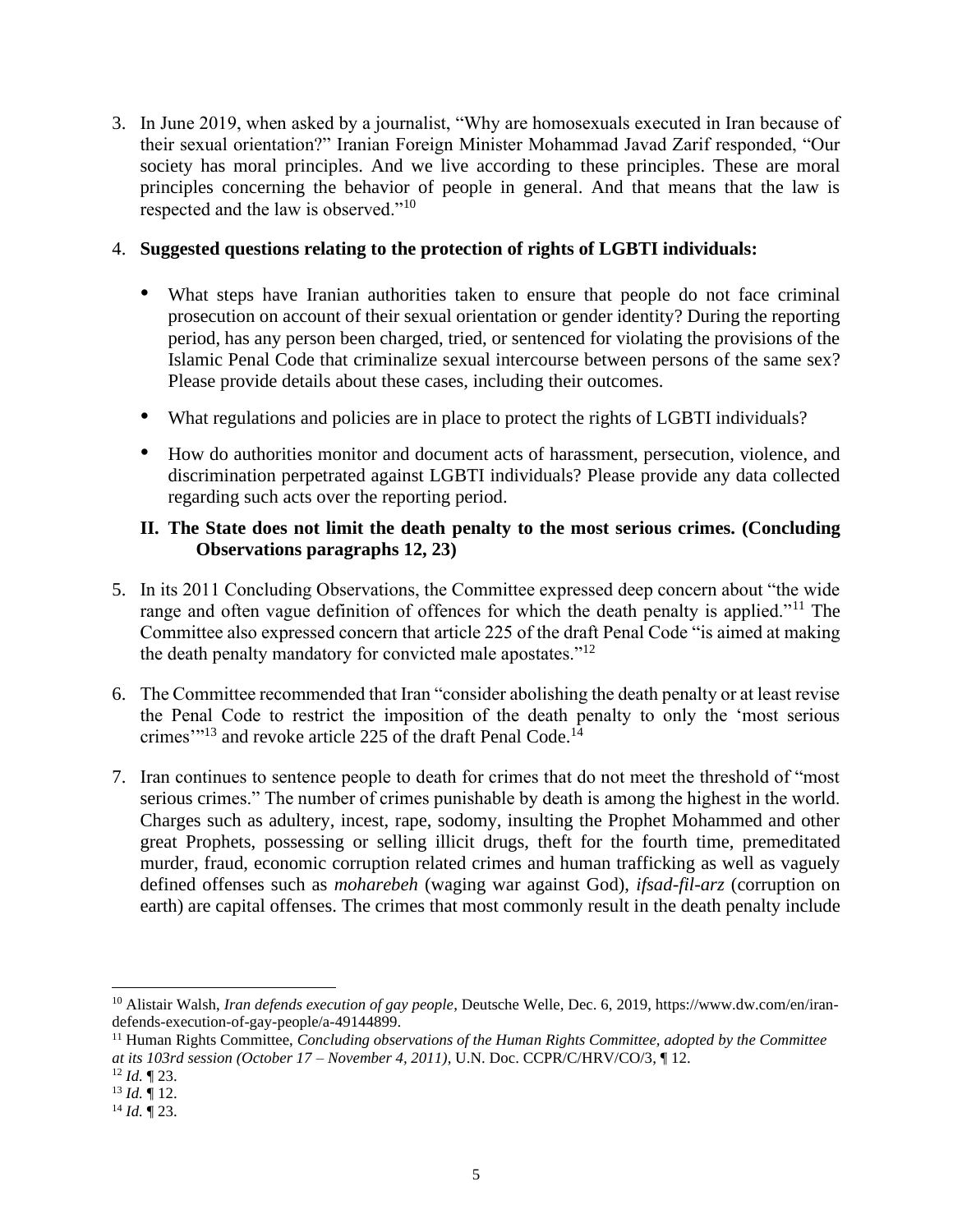murder, drug possession, drug trafficking, rape and sexual assault, *moharebeh*, and *ifsad-filarz*.

8. The Iranian Parliament adopted in August 2017 a long-awaited amendment to the country's drug law, subsequently approved by the Guardian Council in October 2017. Though the newly amended law has increased the quantity of drugs required to impose a mandatory death sentence, it still retains mandatory death sentences for a wide range of drug-related offenses, contrary to international law. The amendment has been applied retroactively and has resulted in a decrease in the number of executions for non-violent drug-related offenses, although Iran continues to sentence to death and execute individuals – albeit at a lower rate - on charges related to the possession or traffic of narcotics.

## 9. **Suggested questions relating to the scope of the death penalty:**

- What measures have Iranian authorities taken to limit crimes that are eligible for the death penalty to the most serious crimes as defined by the Human Rights Committee in General Comment 36 (2018)?
- What proportion of death sentences handed down during the reporting period have been for crimes that did not involve an intentional killing committed by the person sentenced to death?

### **III.The State applies the death penalty in a discriminatory manner. (Concluding Observations paragraph 2)**

- 10. In its 2011 Concluding Observations, the Committee noted with concern "the high rate of State executions in ethnic minority areas."<sup>15</sup> Ethnic minorities, especially Kurds and Baluchis, continue to be over-represented in death penalty statistics. Impoverished and marginalized minorities have been over-represented among those executed for drug offenses, and half of those executed between 2010 and 2018 for affiliation with a political party or a banned group were Kurds, while a quarter were Baluchis and over one-tenth Arabs.<sup>16</sup>
- 11. In 2018, the Special Rapporteur on Iran proposed that Iranian authorities "conduct an impartial and objective investigation confirming the number of persons from minority communities who have been executed. Without prejudice to the outcome of such an investigation, if the numbers of executions from minority communities are disproportionate, then the Special Rapporteur recommends that the Government conduct further investigations and inquiries as to the reasons for such disproportionate numbers and take appropriate remedial action."<sup>17</sup>

#### 12. **Suggested question relating to executions of ethnic minorities:**

<sup>15</sup> *Id.* ¶ 12.

<sup>&</sup>lt;sup>16</sup> Abdorrahman Boroumand Centre, Association for Human Rights in Kurdistan of Iran-Geneva, Iran Human Rights, ECPM, Impact Iran, World Coalition Against the Death Penalty, *Death Penalty in Iran: Joint Stakeholder Report for the 34th Session of the Working Group on the Universal Periodic Review* (March 2019), ¶ 42.

<sup>17</sup> Human Rights Council, *Report of the Special Rapporteur on the situation of human rights in the Islamic Republic of Iran*, (27 Sept. 2018), UN Doc. A/73/398, ¶ 29.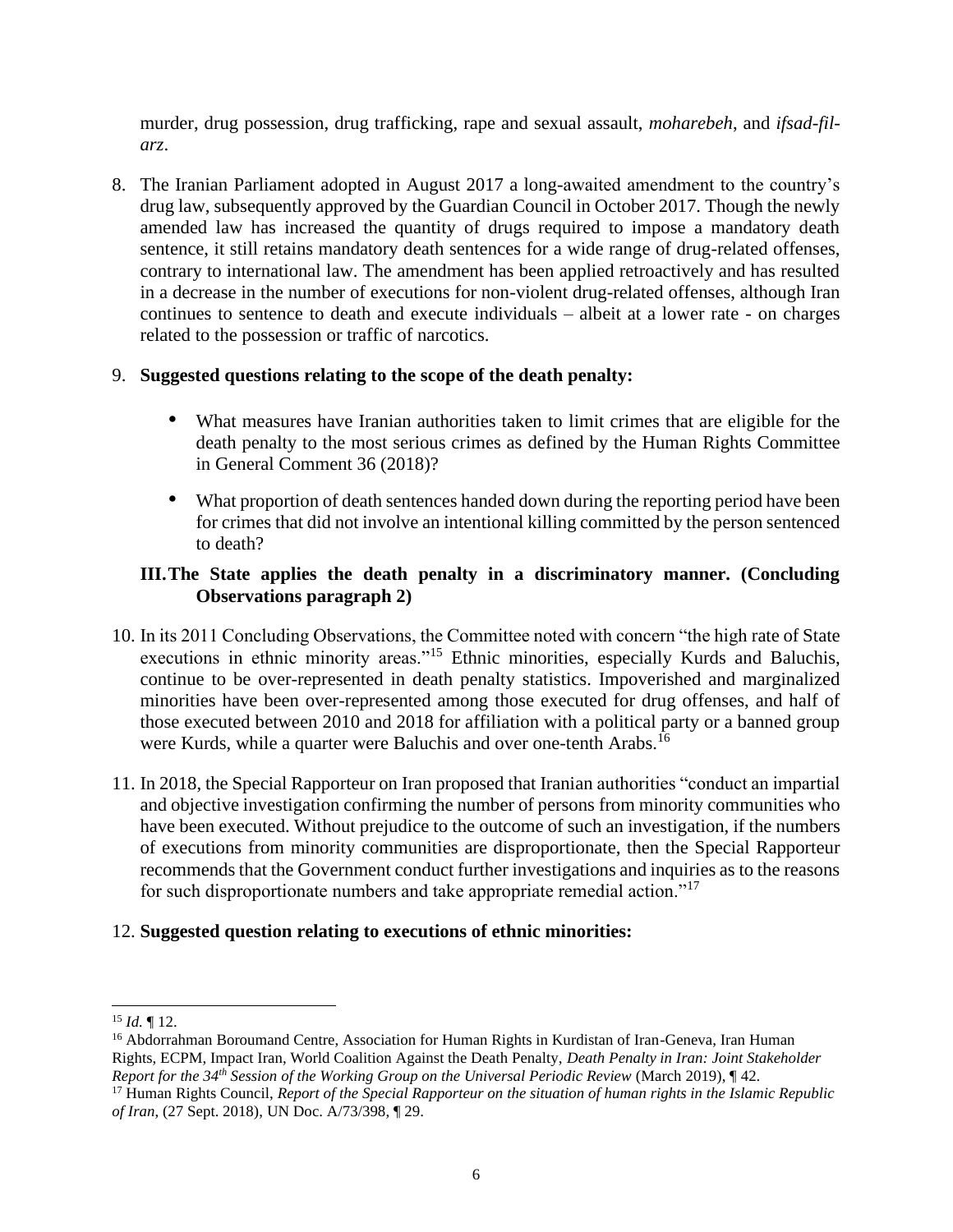• Please share disaggregated data on death sentences and executions by ethnicity, and explain the steps the State Party has taken to investigate and address the reported disproportionate high rate of executions of persons belonging to ethnic minorities.

### **IV.The State's death penalty practices lack transparency.**

- 13. Some executions are carried out secretly, without notification of the person's the family or attorney. Many defendants' lawyers are not informed about the schedule execution before it is carried out, despite a requirement in Iranian law. Many people are denied a last visit with their family the day before the execution.
- 14. Some executions are neither announced nor reported officially at all. Between 2014 and 2019, an average of only 40% of all executions had been announced by the official Iranian media.<sup>18</sup>

### 15. **Suggested questions relating to transparency:**

- Please clarify the State policy regarding notification of families of persons to be executed and notification of lawyers representing those persons.
- What is the State policy regarding publication of information and data on executions?
- Please provide comprehensive data on death sentences and executions since the last review, disaggregated by gender, ethnicity, types of crimes, and age of the defendant at the time of the offense.

### **V. The State fails to protect the rights of children by continuing to execute minors and by sentencing people to death for crimes committed while under 18 years of age. (Concluding Observations paragraph 13)**

- 16. In its 2011 Concluding Observations, the Committee expressed grave concern about the continued execution of minors and the imposition of the death penalty for persons who committed a crime while under 18 years of age.<sup>19</sup> The Committee recommended that Iran immediately end the execution of minors and amend the draft juvenile crimes investigation act and the Bill of Islamic Criminal Code to abolish the death penalty for crimes committed under the age of 18, and commute all existing death sentences for people on death row who had committed a crime while under the age of 18<sup>.20</sup>
- 17. The IPC still permits the death penalty for juveniles.<sup>21</sup> From 1990 to November 2019, Iran executed more juvenile offenders than any other nation in the world.<sup>22</sup> Juvenile executions have continued beyond 2019: Iran Human Rights (IHR) reported that juvenile offender Shayan

<sup>&</sup>lt;sup>18</sup> Abdorrahman Boroumand Centre, Association for Human Rights in Kurdistan of Iran-Geneva, Iran Human Rights, ECPM, Impact Iran, World Coalition Against the Death Penalty, *Death Penalty in Iran: Joint Stakeholder Report for the 34th Session of the Working Group on the Universal Periodic Review* (March 2019), ¶ 23.

<sup>19</sup> Human Rights Committee, *Concluding observations of the Human Rights Committee, adopted by the Committee at its 103rd session (October 17 – November 4, 2011)*, U.N. Doc. CCPR/C/HRV/CO/3, ¶ 13.  $20$  Ibid.

<sup>21</sup> Iran Human Rights and ECPM, *Annual Report on the Death Penalty in Iran 2019* (2020), 8.

<sup>&</sup>lt;sup>22</sup> Amnesty International, "Executions of Juveniles Since 1990 as of November 2019," accessed Apr. 25, 2020, https://www.amnesty.org/download/Documents/ACT5002332019ENGLISH.pdf.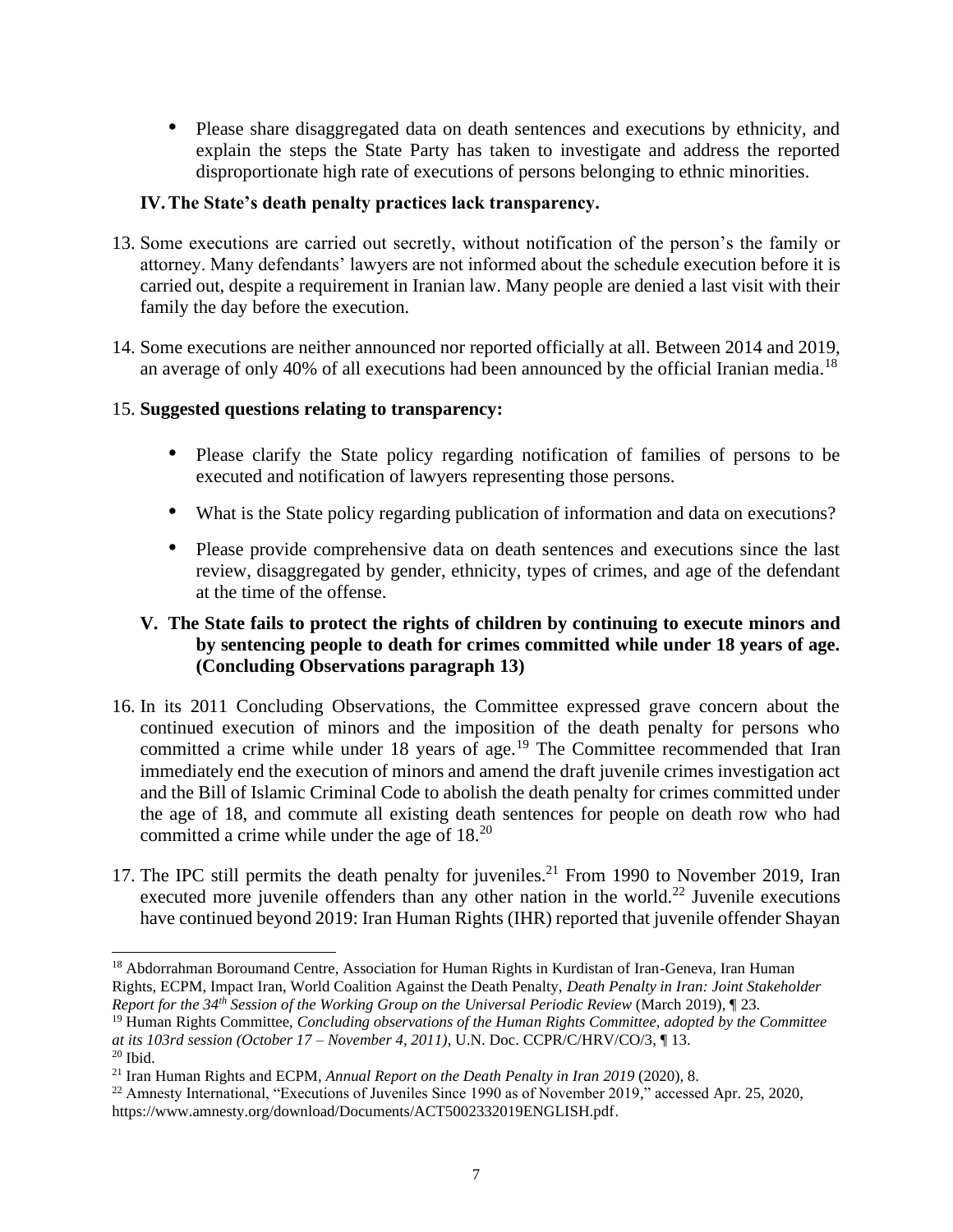Saeedpour was executed on April 21, 2020 for a crime committed when he was under 18 years of age.<sup>23</sup> Iranian authorities also executed Majid Esmaeil-Zadeh on April 18, 2020.<sup>24</sup> He was sentenced to death for a murder allegedly committed when he was under 18 years of age. According to Majid Esmaeil-Zadeh's family he was innocent, but they could not afford to hire a good lawyer.<sup>25</sup> Danial Zeinolabedini, a juvenile offender on death row, was killed reportedly after being beaten up by the prison guards.<sup>26</sup> Danial had been transferred to solitary confinement following a riot in Mahabad Prison (Western Iran) triggered by detainees' fear of the spread of Covid-19 in prison.<sup>27</sup>

- 18. Articles 146 and 147 of the IPC provide that persons who are not mature are not criminally responsible.<sup>28</sup> The IPC sets the age of maturity for girls at 9 lunar years (or 8.7 years), and at 15 lunar years (or 14.6 years) for boys, meaning any child over these ages may be sentenced to death. $^{29}$
- 19. Article 91 of the IPC, introduced through the revision of the IPC in 2013, grants judges discretion to impose the death penalty or an alternative punishment on a minor defendant, based on the judge's determination of the minor's maturity at the age of the offense and the nature of the offence.<sup>30</sup> Importantly, while the IPC provides for alternative punishments for juveniles, offences publishable by *qisas* (retribution in kind) and *hudud* (punishments under Islamic law (*Shari'a*) that are mandated and fixed by God) are exceptions to this "alternative punishments" rule, and almost all juvenile offenders executed over the past 7 years were sentenced to death based on *hudud* and *qisas* charges.<sup>31</sup>

#### 20. **Suggested questions relating to juvenile executions:**

- What measures has the State taken to ensure that the alternative punishment provisions in Article 91 of the IPC apply to *hudud* and *qisas* offences? Will the State amend the IPC to prohibit imposition of the death penalty for persons who are convicted of committing a crime while under 18 years of age?
- What measures will the State take to ensure that no person is executed for a crime committed when they were under 18 years of age?

<sup>23</sup> Iran Human Rights, "Iran: Juvenile Offender Executed This Morning," accessed Apr. 25, 2020, https://www.iranhr.net/en/articles/4204/.

<sup>24</sup>*Possible Juvenile Offender Hanged In Iran*, Iran Human Rights, 18 Apr. 2020, available at https://iranhr.net/en/articles/4200/.

<sup>25</sup> *Executed juvenile offender Majid Esmaeilzadeh was tortured to confess*, Iran Human Rights, accessed May 8, 2020, https://iranhr.net/en/articles/4233/.

<sup>26</sup> Iran Human Rights, "Death row juvenile offender killed by prison guards," Apr. 2, 2020, http://iranhr.net/en/articles/4178/.

<sup>27</sup> Office of the High Commissioner for Human Rights, *UN rights experts appalled by Iran's execution of child offender*, Apr. 21, 2020,

https://www.ohchr.org/EN/NewsEvents/Pages/DisplayNews.aspx?NewsID=25812&LangID=E.

<sup>28</sup> Iran Human Rights and ECPM, *Annual Report on the Death Penalty in Iran 2019* (2020), 19. <sup>29</sup> *Id.* at 19, 20.

<sup>30</sup> *Id.* at 16.

<sup>31</sup> *Id.* at 19; *see* Section VI of this document for further discussion of the *qisas* death sentence.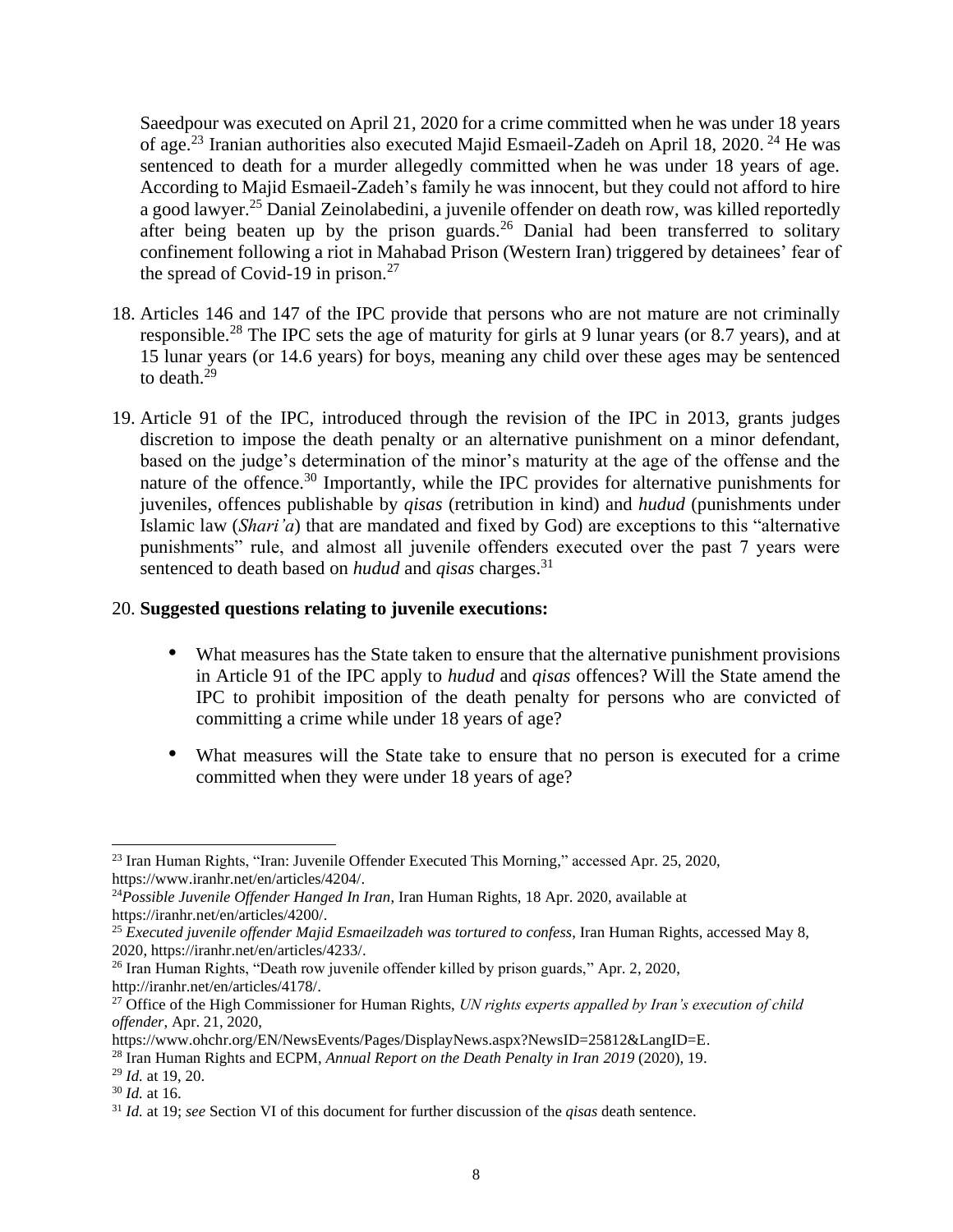- Until the IPC is amended to remove the possibility of juvenile executions, will the State direct judges to refrain from sentencing people to death for offenses committed while below age 18?
- Please provide data about the number of juveniles in detention, the number of juveniles under sentence of death, and the number of people under sentence of death for crimes committed while under the age of 18.

### **VI. The State conducts executions in public, in violation of Article 7 of the ICCPR. (Concluding Observations paragraph 12)**

- 21. In its 2011 Concluding Observations, the Committee noted that Iran continues the practice of public executions.<sup>32</sup> In May 2015, the United Nations Special Rapporteur on the situation of human rights in Iran criticized an increase in executions and drew attention to reports of public executions.<sup>33</sup> The Special Rapporteur noted, "Executions staged in public have a dehumanising effect on both the victim and those who witness the execution, reinforcing the already cruel, inhuman and degrading nature of the death penalty."<sup>34</sup> The Committee recommended that Iranian authorities prohibit the use of public executions. <sup>35</sup>
- 22. An especially concerning aspect of public executions is the presence of minors at executions.<sup>36</sup> In 2015, the High Council for Human Rights of the Iranian Judiciary stated that "public executions take place only in some limited and special circumstances, including incidents which distort public sentiment, to act as a deterrent to decrease the number of drug-related crimes. It should also be noted that the mentioned sentences are provided to avoid the presence of minors at the scene of executions."<sup>37</sup>
- 23. Despite these assurances, photos show that children are frequently present at public executions.<sup>38</sup> The time and place of public executions are often publicized prior to the execution, and executions take place in public spaces and residential areas in front of hundreds of individuals. <sup>39</sup> There is no evidence that officials take measures to prevent children from witnessing public executions. 40

<sup>&</sup>lt;sup>32</sup> Office of the High Commissioner for Human Rights, "UN rights experts condemn recent upsurge in executions in Iran, many of them unreported," accessed April 25, 2020,

https://www.ohchr.org/EN/NewsEvents/Pages/DisplayNews.aspx?NewsID=15937&LangID=E.

 $33$  Ibid.

<sup>34</sup> Ibid.

<sup>35</sup> Human Rights Committee, *Concluding observations of the Human Rights Committee, adopted by the Committee at its 103rd session (October 17 – November 4, 2011)*, U.N. Doc. CCPR/C/HRV/CO/3, ¶ 12.

<sup>36</sup> Iran Human Rights and ECPM, *Annual Report on the Death Penalty in Iran 2019* (2020), 38.

<sup>37</sup> Ibid.

<sup>38</sup> Ibid.

 $39$  Ibid.

 $40$  Ibid.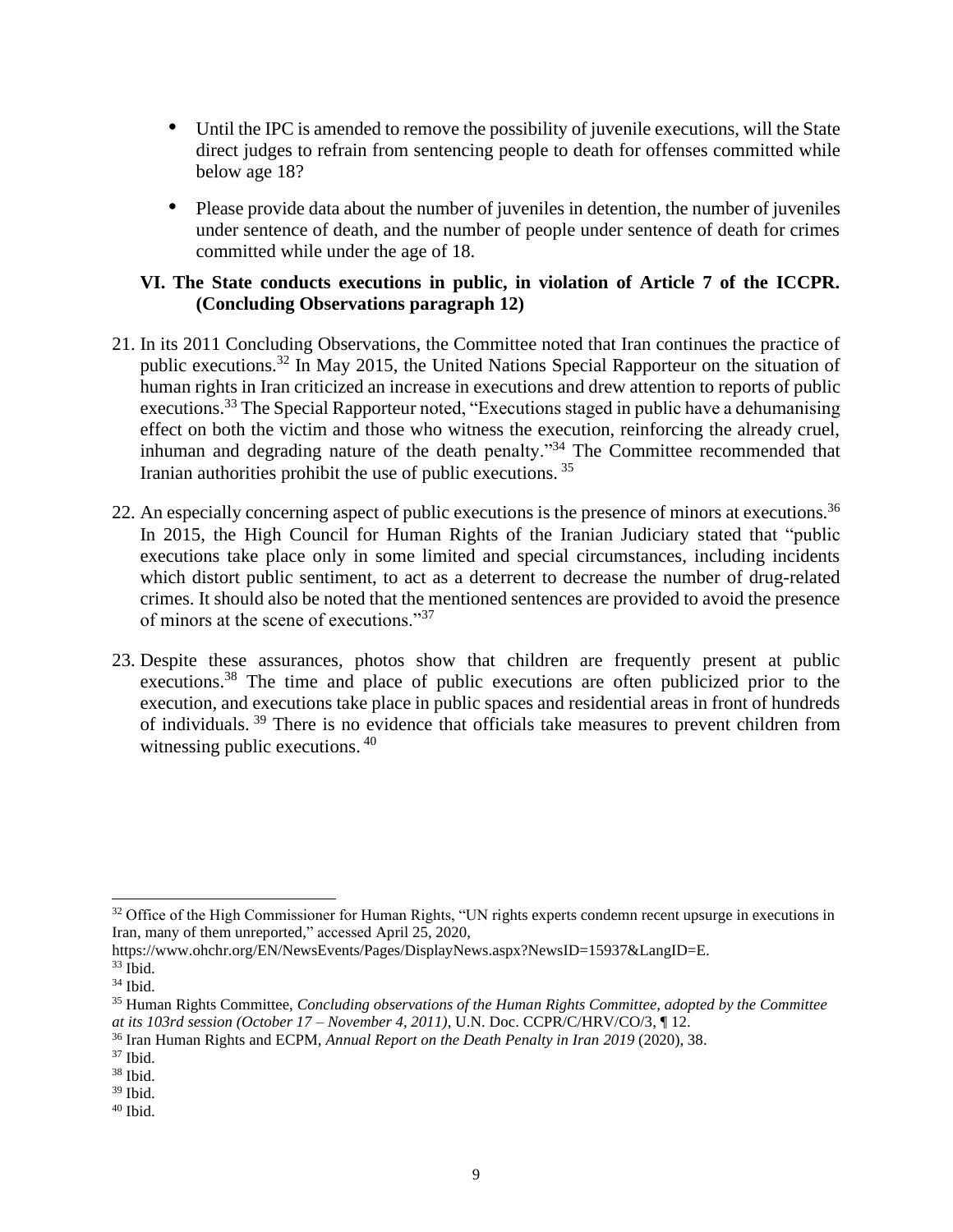#### 24. **Suggested questions relating to public executions:**

- Please provide data concerning the number of public executions over the reporting period, along with measures taken by authorities to ensure that children do not witness executions.
- What policies are in place to regulate whether and under what circumstances the media may document public executions?
- What measures is the State taking to end the practice of public executions?

# **VII. The State subjects people suspected of crimes and convicted of crimes to torture and other cruel, inhuman or degrading treatment. (Concluding Observations paragraphs 14, 19)**

- 25. In its 2011 Concluding Observations, the Committee expressed concern about the widespread use of torture and cruel, inhuman, or degrading treatment in detention facilities, particularly with respect to people accused of national security-related crimes and people tried in Revolutionary Courts—treatment which in some cases has resulted in death.<sup>41</sup> The Committee also expressed concern that courts have used coerced confessions as the primary evidence to obtain convictions.<sup>42</sup> The Committee recommended that Iran "ensure that an inquiry is opened in each case of alleged torture and cruel, inhuman or degrading treatment in detention facilities" and "ensure that no one is coerced into testifying against themselves or others or to confess guilt and that no such 'confession' is accepted as evidence in court."<sup>43</sup>
- 26. The Iranian Constitution (Article 38) bans all forms of torture and forced confessions, but authorities widely use torture against suspects following arrest and in the pre-trial phase to extract confessions.<sup>44</sup> The State appears to use torture on suspects for a wide-variety of charges, including drug offences, rape, murder, and political or security-related charges.<sup>45</sup> Iran Human Rights reports cases in which people have confessed to committing crimes only to be absolved of the charges. For example, in 2014, a man who confessed to a murder was absolved shortly before his scheduled execution—the man was reported to have said "when I was charged for the murder I was beaten so much that I thought if I don't confess to the murder I will die as a result of the beating." <sup>46</sup>
- 27. In death penalty cases, confessions are the State's most common means for proving guilt.<sup>47</sup> The State has a 40-plus year history of televising confessions on State-run broadcasts, and those confessions are often extracted through physical or physiological torture, lengthy solitary

<sup>41</sup> Human Rights Committee, *Concluding observations of the Human Rights Committee, adopted by the Committee at its 103rd session (October 17 – November 4, 2011)*, U.N. Doc. CCPR/C/HRV/CO/3, ¶ 14.

 $42$  Ibid.

 $43$  Ibid.

<sup>44</sup> Iran Human Rights and ECPM, *Annual Report on the Death Penalty in Iran 2019* (2020), 22.

 $45$  Ibid..

<sup>46</sup> Iran Human Rights, "Proved Innocent 48 Hours Before Execution - Had Been Tortured to Confess," accessed Apr. 24, 2020, https://www.iranhr.net/en/articles/1038/.

<sup>47</sup> Iran Human Rights and ECPM, *Annual Report on the Death Penalty in Iran 2019* (2020), 23.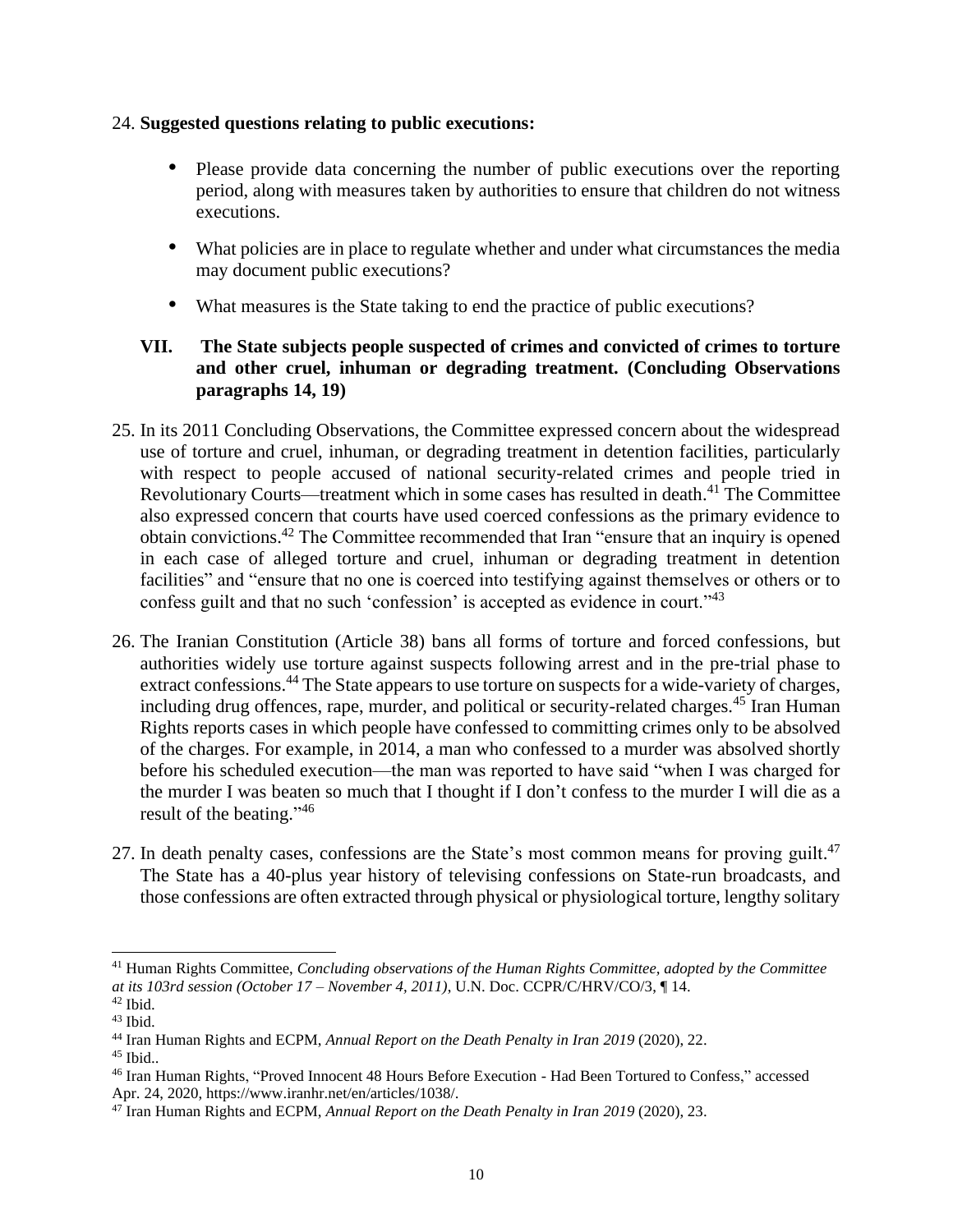confinement, and threats regarding the gravity of the sentence awaiting the accused.<sup>48</sup> Such confessions are sometimes aired on public television prior to the trial, especially in cases involving political opponents or activists. <sup>49</sup> Televised confessions are used not only by judges as the main basis for a sentence, but also by the State as a political tool to justify executions and other heavy sentences imposed on activists and political opponents.<sup>50</sup>

- 28. In its 2011 Concluding Observations, the Committee expressed concern about poor conditions in detention facilities, in particular in Evin Prison, sections 350, 2A, 209 and 240. The Committee also expressed concern about the use of solitary confinement, unreasonable limits on family visits, and the reported denial of medical treatment to many people living in Ward 350/Correctional Facility 3 of Evin Prison.<sup>51</sup> The Committee recommended that Iranian authorities "take immediate steps to establish a system of regular and genuinely independent monitoring of places of detention," and "systematically include human rights training . . . in the training of law enforcement, prison and judicial officials." $52$
- 29. People detained at Evin Prison continue to be the subject of cruel and inhumane treatment, including severe beatings, solitary confinement, and lack of medical attention.<sup>53</sup> The January 2020 Report of the Special Rapporteur on the situation of human rights in the Islamic Republic of Iran provides a harrowing assessment of the human rights concerns arising from conditions in the State's prisons and detention centers. In the report, the Special Rapporteur details continuing concerns regarding the State's publicizing of forced confessions, prolonged use of solitary confinement (particularly at Evin Prison), denial of access to medical care, or medical treatment being made conditional upon confession and restrictions on family visitation as a means of punishment.<sup>54</sup>

### 30. **Suggested questions relating to use of torture, forced confessions, and inhumane detention conditions:**

- What is the State doing to: (a) investigate and remediate each case of alleged torture and cruel, inhuman, or degrading treatment in detention facilities; and (b) hold accountable the perpetrators of such acts?
- What measures is the State taking to ensure that any person accused of a crime has access to counsel during all phases of investigation and interrogation and to ensure that no official uses torture or cruel, inhuman, or degrading treatment to extract confessions or other incriminating testimony?

2014, accessed Apr. 24, 2020, https://www.boroumandfoundation.org/library/document/2614.

<sup>48</sup> *Id.* at 24.

<sup>49</sup> Ibid. (emphasis added).

<sup>50</sup> Ibid.

<sup>51</sup> Human Rights Committee, *Concluding observations of the Human Rights Committee, adopted by the Committee at its 103rd session (October 17 – November 4, 2011)*, U.N. Doc. CCPR/C/HRV/CO/3, ¶ 19.

<sup>52</sup> Ibid.

<sup>53</sup> Amnesty International, *Justice is an Alien Word: Ill-Treatment of Political Prisoners in Evin Prison*, May 15,

<sup>54</sup> Human Rights Council, *Report of the Special Rapporteur on the situation of human rights in the Islamic Republic of Iran*, U.N. Doc. A/HRC/43/61 (Jan. 28, 2020), https://undocs.org/en/A/HRC/43/61.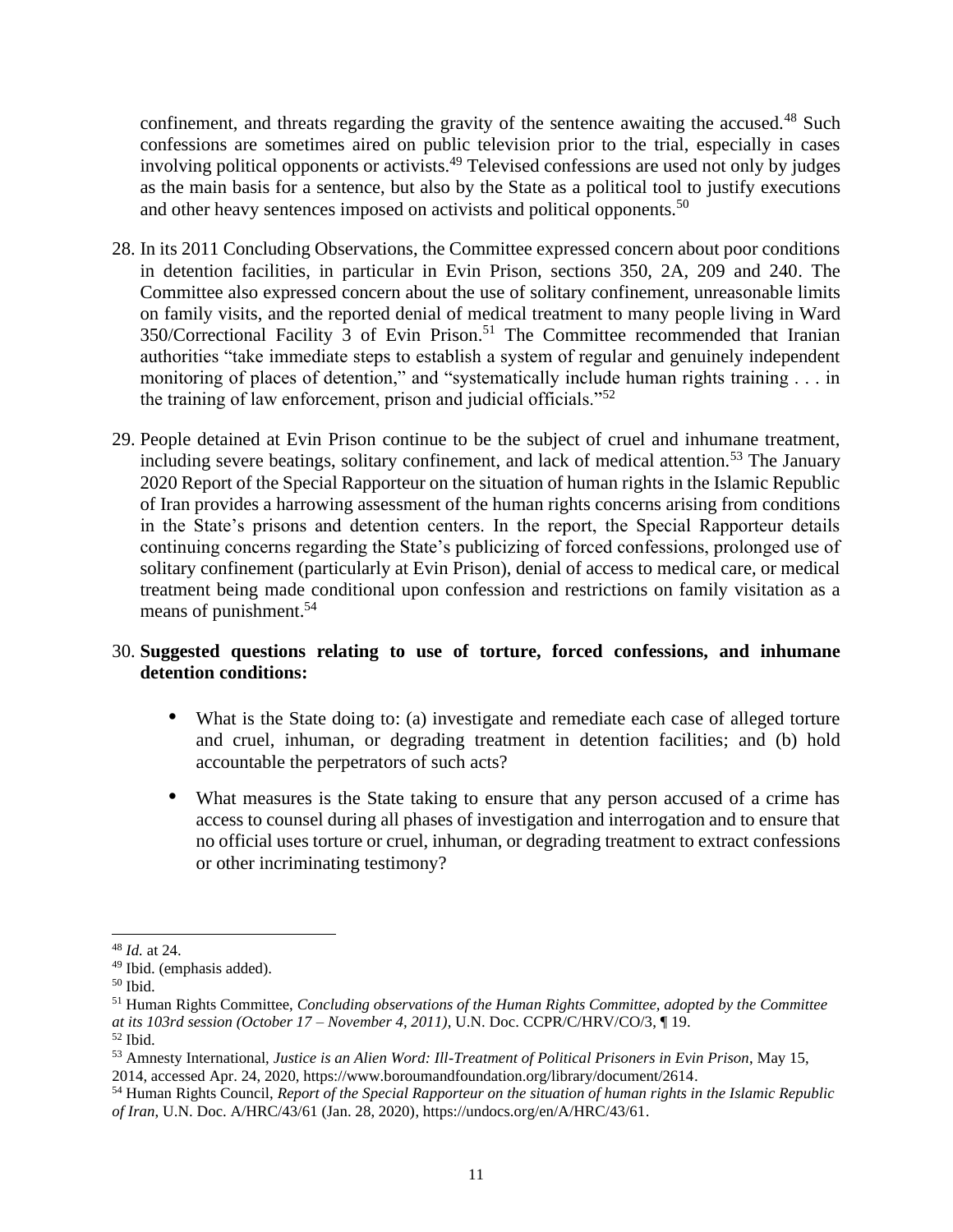- How will the State ensure that no such coerced or forced "confession" is accepted as evidence in court, except against a person accused of torture or other ill-treatment as evidence that the "confession" or other statement was made?
- Will the State take immediate steps to establish a system of regular and genuinely independent monitoring of places of detention, with the aim of ensuring that conditions of detention conform to articles 7 and 10 of the ICCPR, and to Mandela Rules?
- Please describe the extent to which the State provides systematic training to law enforcement, prosecutors, investigators, prison officials, and judicial officers regarding human rights as a standard component of curricula, covering the topics of the prohibition of torture, effective interrogation techniques, conditions of detention and the treatment of detainees.

### **VIII. The State fails to provide people accused of crimes with equal protection and due process under the law. (Concluding Observations paragraphs 17-18, 21-22)**

- 31. In its 2011 Concluding Observations, the Committee expressed concern about the use of general and blanket arrest warrants, which do not contain the names of the accused and are not based on a judge's review of evidence.<sup>55</sup>
- 32. The Committee also expressed concern about the average length of pretrial detention, and about the absence in article 33 of the Code of Criminal Procedure of a limit to the amount of time a court can order somebody to remain in detention by law enforcement officers.<sup>56</sup> Additionally, the Committee expressed concern about reports that individuals are held in incommunicado detention in unacknowledged detention centers.<sup>57</sup>
- 33. The Committee recommended that Iranian authorities "ensure that arrest warrants contain the names of the accused and are based on a judge's review of material evidence."<sup>58</sup> The Committee further recommended "all necessary measures to ensure that pretrial detention is not excessively long," and "immediate steps to eliminate incommunicado detention."<sup>59</sup>
- 34. In 2019, Amnesty International published reports documenting Iranian State authorities' use of incommunicado detention of women's human rights defenders who had campaigned against the State's mandatory *hijab* laws. The report identified a pattern of at least 6 such cases since April 2019; at least one human rights defender was subject to enforced disappearance for 11 days in July 2019. $60$
- 35. In its 2011 Concluding Observations, the Committee also expressed concern about frequent violations of fair trial guarantees, especially in the Revolutionary Courts and the Evin Prison

<sup>55</sup> Human Rights Committee, *Concluding observations of the Human Rights Committee, adopted by the Committee at its 103rd session (October 17 – November 4, 2011)*, U.N. Doc. CCPR/C/HRV/CO/3, ¶ 17.

<sup>56</sup> *Id.* ¶ 18.

<sup>57</sup> Ibid.

<sup>58</sup> *Id.* ¶ 17.

<sup>59</sup> *Id.* ¶ 18.

<sup>60</sup> Amnesty International, "Iran: Cruel campaign to extract propaganda 'confessions' from protesters against compulsory veiling," accessed April 26, 2020, https://www.amnesty.org/en/latest/news/2019/07/iran-cruelcampaign-to-extract-propaganda-confessions-from-protesters-against-compulsory-veiling/.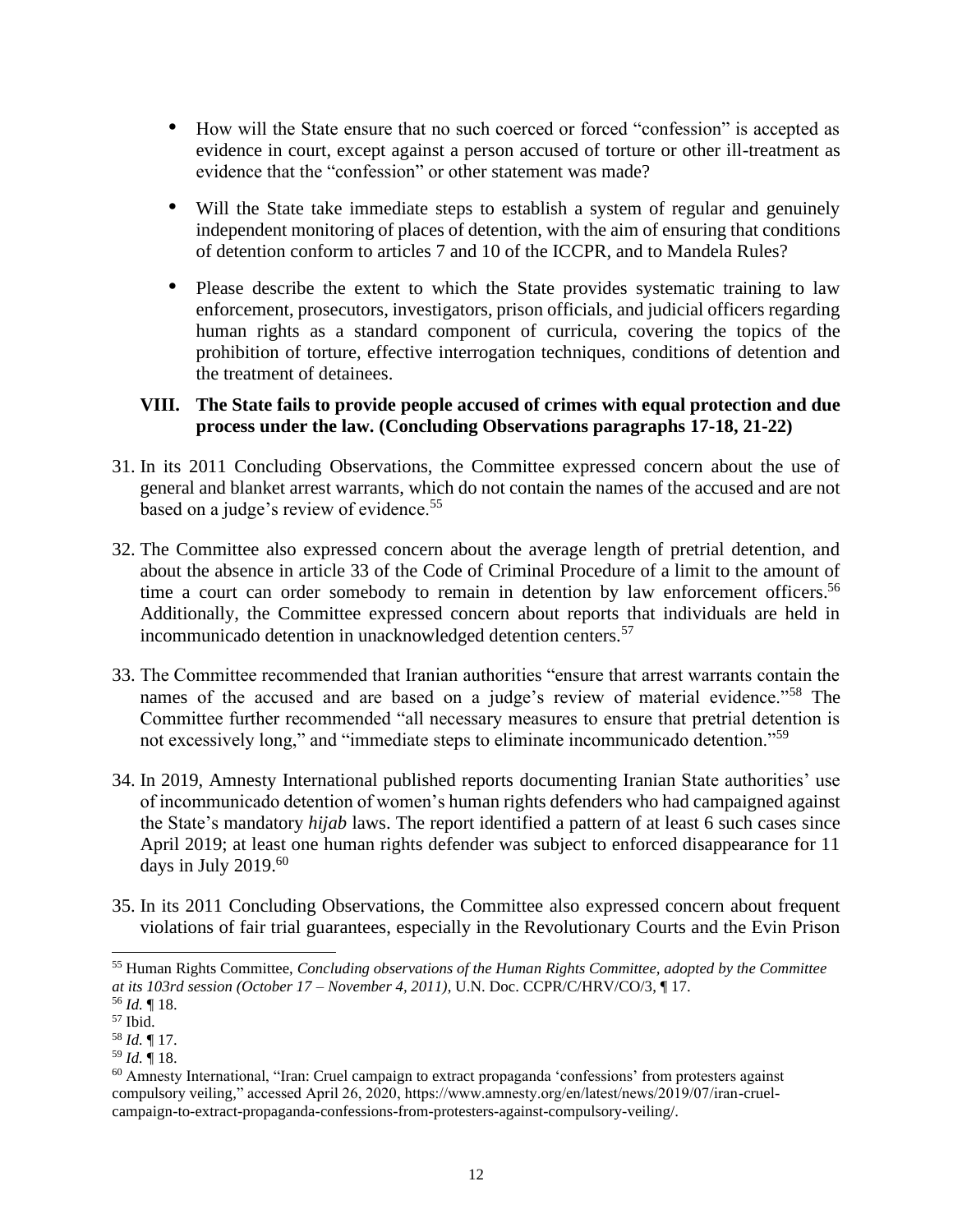Court.<sup>61</sup> The Committee recommended that Iranian authorities "ensure that all legal proceedings are conducted in full accordance with article 14 of the Covenant" and "ensure that judges, in interpreting legislation and in relying on religious principles, do not reach verdicts that are in contravention of the rights and principles laid down in the Covenant.<sup> $0.62$ </sup>

- 36. Both the Constitution and the Criminal Procedure Code address a suspect's right to a lawyer generally.<sup>63</sup> A note in the Criminal Procedure Code, however, severely limits the right to counsel in serious criminal cases and cases involving charges commonly used against political prisoners, requiring the person accused of a crime to select counsel from a list of attorneys approved by the Head of the Judiciary.<sup>64</sup> As more fully explained below, the Head of the Judiciary is not an impartial or independent arbiter. Under this rule, the person accused of a crime cannot access an attorney of their choosing during the critical investigation phase, when the person is at risk of torture and coerced confessions. <sup>65</sup> IHR reports that none of the convicted persons in any of the death penalty cases it has researched had access to a lawyer in the initial phase following their arrest.<sup>66</sup>
- 37. The Revolutionary Courts are responsible for most of the death sentences issued and carried out in the last 10 years and their judges are known for abusing their powers, including routinely denying individuals access to attorneys.<sup>67</sup> There are no independent mechanisms for ensuring independence and accountability within the judiciary, and in particular, within the Revolutionary Courts.<sup>68</sup>
- 38. In its 2011 Concluding Observations, the Committee expressed concern that the independence of the judiciary is not fully guaranteed and is compromised by undue pressure from the Executive, including the Office for Supervision and Evaluation of Judges, as well as senior clerics and high-ranking government officials who exert pressure on judges before trials.<sup>69</sup> Additionally, the Committee expressed concern that judges have used *Shari'a law* and *fatwas*  to reach a verdict that was in contravention of the rights and principles as laid down in Article 14.<sup>70</sup> The Committee recommended that Iran "take immediate steps to ensure and protect the full independence and impartiality of the judiciary."
- 39. The Constitution includes several articles that recognize due process, including the independence of the judiciary, but in practice the judiciary is neither impartial nor

<sup>61</sup> Human Rights Committee, *Concluding observations of the Human Rights Committee, adopted by the Committee at its 103rd session (October 17 – November 4, 2011)*, U.N. Doc. CCPR/C/HRV/CO/3, ¶ 21.

<sup>62</sup> *Id.* ¶¶ 21-22.

<sup>63</sup> Iran Human Rights and ECPM, *Annual Report on the Death Penalty in Iran 2019* (2020), 21.

 $64$  Ibid.

<sup>65</sup> The Foreign Policy Centre, *Iran Human Rights Review: Due Process*, eds. Tahirih Danesh and Mahmood Amiry-Moghaddam (fpc.org.uk: The Foreign Policy Centre, 2017), 22, https://fpc.org.uk/wpcontent/uploads/2017/02/IHRR-Due-Process.pdf.

<sup>66</sup> Iran Human Rights and ECPM, *Annual Report on the Death Penalty in Iran 2019* (2020), 22.  $67$  Ibid.

<sup>68</sup> European Parliament Resolution 2019/2993(RSP), ¶ G, Doc. P9\_TA(2019)0112 (Dec. 19, 2019),

https://www.europarl.europa.eu/doceo/document/TA-9-2019-0112\_EN.pdf.

<sup>69</sup> Human Rights Committee, *Concluding observations of the Human Rights Committee, adopted by the Committee at its 103rd session (October 17 – November 4, 2011)*, U.N. Doc. CCPR/C/HRV/CO/3, ¶ 22.  $70$  Ibid.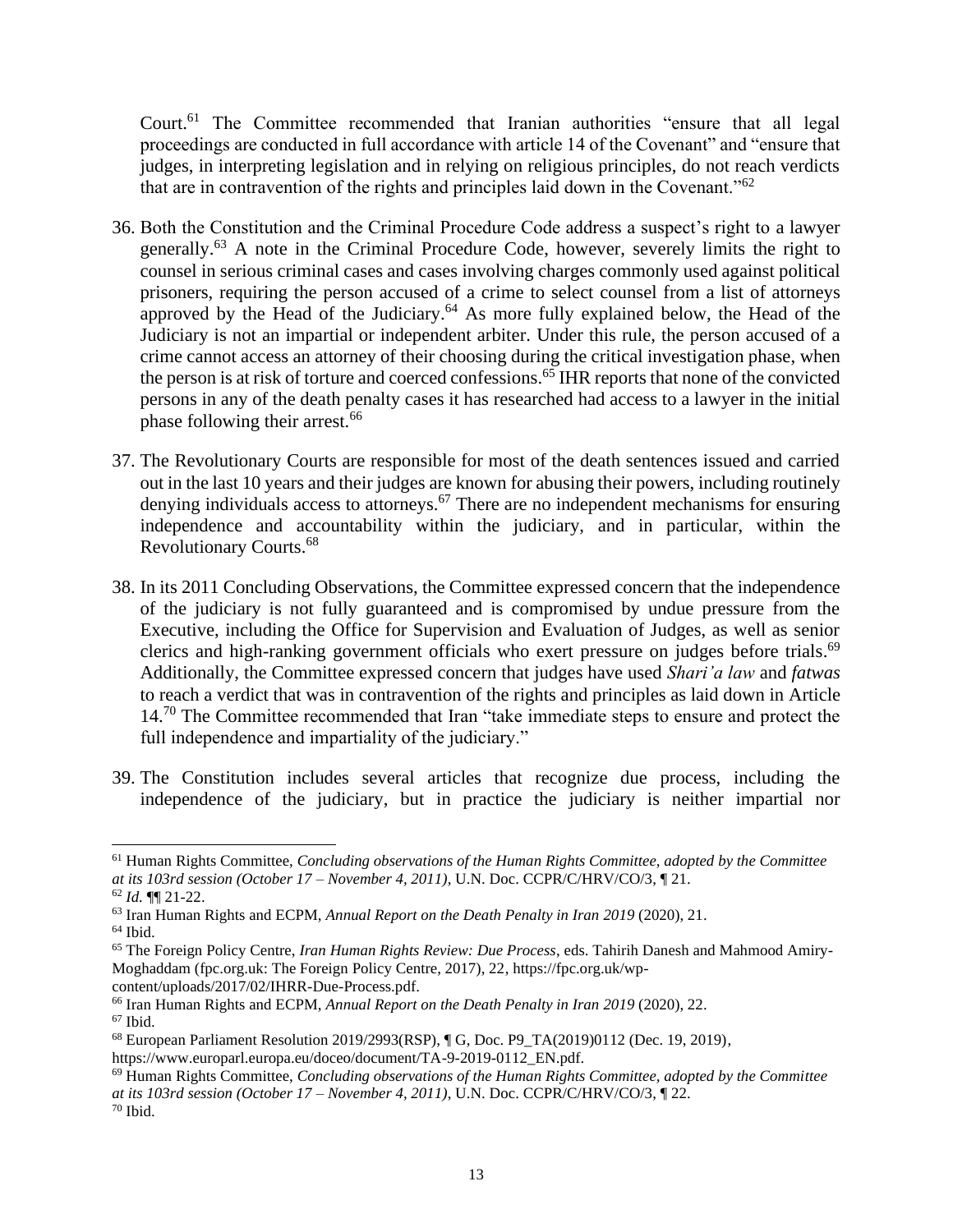independent.<sup>71</sup> The Head of the Judiciary is selected by and must report to the Supreme Leader.<sup>72</sup> Additionally, all judges selected by the Head of the Judiciary as well as the Supreme Court Chief Justice are selected based on their ideological affiliation and political background.<sup>73</sup> Iran's judiciary thereby operates as an extension of the Supreme Leader's political authority. 74

40. This lack of independence is particularly concerning because judges are permitted to make a determination of guilt in the absence of confessions or eyewitness testimony based exclusively on the judge's opinion, known as *elm-e qazi* or "knowledge of the judge." <sup>75</sup> While *elm-e qazi* is supposed to derive from evidence, IHR notes instances in which judges have applied *elm-e qazi* arbitrarily.<sup>76</sup> Further, because Iranians are not equal before the law, the application of legal procedures in Iran are arbitrary and not uniformly applied. For example, men have more rights than women, Muslims have more rights than non-Muslims, and *Shia* Muslims have more rights that *Sunni* Muslims.<sup>77</sup>

### 41. **Suggested questions relating to lack of due process:**

- What measures has the State taken to ensure that all arrest warrants contain the names of the accused and are based on a judge's independent review of material evidence? Relatedly, will the State consider releasing detainees who have been held based on general and blanket arrest warrants, in the absence of evidence?
- What safeguards are in place to prevent authorities from subjecting suspects to incommunicado detention? What measures has the State taken to establish oversight and accountability to ensure compliance with fair trial standards?
- Will the State consider taking all necessary measures to ensure that pretrial detention is not prolonged in law and in practice, particularly through independent judicial supervision of detention and timely access to counsel?
- What steps is the State taking to ensure that all arrested persons are permitted access to legal counsel of their choice at all stages of the investigation and legal proceedings, and how does the State investigate and respond to allegations that people are being denied access to counsel?
- What procedures and policies are in place to ensure that all legal proceedings are conducted in full accordance with article 14 of the ICCPR, including guaranteeing (a) the right to legal assistance of one's own choosing, including for pretrial detainees; (b) the right to be informed promptly of the nature and cause of the criminal charges; (c)

<sup>71</sup> The Foreign Policy Centre, *Iran Human Rights Review: Due Process*, eds. Tahirih Danesh and Mahmood Amiry-Moghaddam (fpc.org.uk: The Foreign Policy Centre, 2017), 6-7, https://fpc.org.uk/wpcontent/uploads/2017/02/IHRR-Due-Process.pdf.

<sup>72</sup> Iran Human Rights and ECPM, *Annual Report on the Death Penalty in Iran 2019* (2020), 21.

 $73$  Ibid.

<sup>74</sup> Ibid.

<sup>75</sup> *Id.* at 23.

 $76$  Ibid.

<sup>77</sup> *Id.* at 21.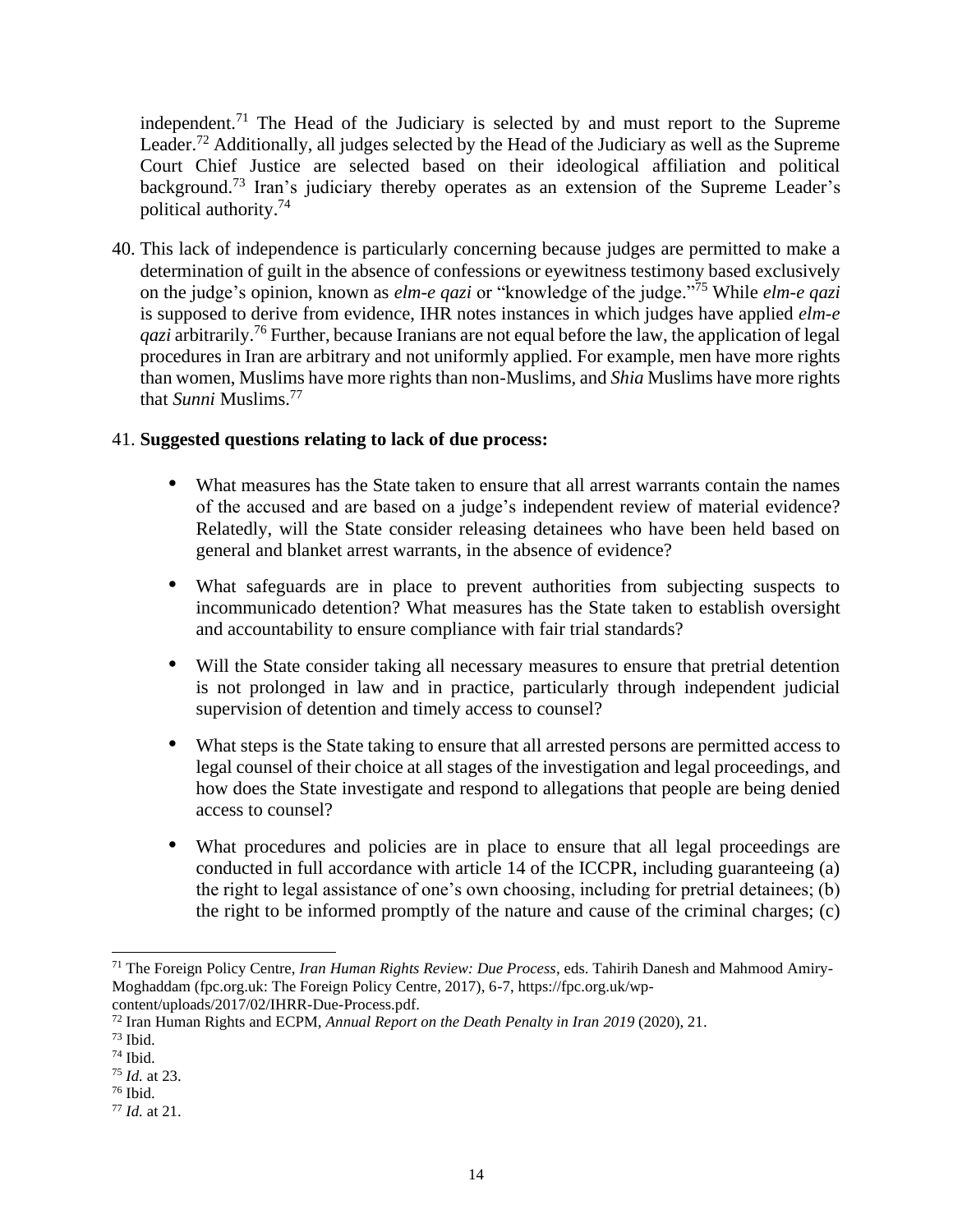the intervention and presence of lawyers in all cases, including during the investigation stage; (d) the presumption of innocence; (e) the right to a public hearing; and (f) the right to appeal a ruling?

- How does the State ensure and protect the full independence and impartiality of the judiciary, and guarantee that it is free to operate without pressure and interference from the executive and clergy?
- How does the State ensure that judges, in interpreting legislation and in relying on religious and other principles, do not reach verdicts that are in contravention of the rights and principles as laid down in the ICCPR?

## **IX.The State targets human rights defenders advocating against the death penalty. (Concluding Observations paragraph 24)**

- 42. In its 2011 Concluding Observations, the Committee expressed concern "about continuing reports of harassment or intimidation, prohibition and forceful breaking up of demonstrations, and arrests and arbitrary detentions of human rights defenders. It notes with concern that human rights defenders and defence lawyers often serve prison sentences based on vaguely formulated crimes such as *mohareb* or the spreading of propaganda against the establishment."<sup>78</sup> The Committee called on Iranian authorities to "ensure the prompt, effective and impartial investigation of threats, harassment, and assault on" human rights defenders, among others.<sup>79</sup>
- 43. Anti-death penalty advocates have faced harassment, arrest, and prison sentences for their peaceful anti-death penalty advocacy. These advocates include Narges Mohammadi (sentenced to 16 years in prison in 2016 for running an anti-death penalty campaign), Atena Daemi (sentenced to 14 years in prison in 2015, including for distributing anti-death penalty leaflets), and Nasrin Sotoudeh.<sup>80</sup>

## 44. **Suggested questions related to human rights defenders:**

- Please clarify whether under Iranian law peaceful advocacy against the death penalty can be considered collusion against national security or propaganda against the state.
- Please describe the steps Iran is taking to allow and facilitate a public and open debate on the question of the death penalty in Iran, including by creating an enabling environment for civil society actors to access information, engage in dialogue, and express their views freely.

content/uploads/2019/10/UPR34\_Iran\_FactSheet\_Death.Penalty.pdf.

<sup>78</sup> *Id.* ¶ 24.

<sup>79</sup> Ibid.

<sup>80</sup> Abdorrahman Boroumand Centre, Association for Human Rights in Kurdistan of Iran-Geneva, Iran Human Rights, ECPM, Impact Iran, World Coalition Against the Death Penalty, *Death Penalty in Iran: Joint Stakeholder Report for the 34th Session of the Working Group on the Universal Periodic Review* (March 2019), ¶ 42.

<sup>80</sup> Human Rights Council, *Report of the Special Rapporteur on the situation of human rights in the Islamic Republic of Iran*, UN Doc. A/73/398 (27 Sept. 2018), ¶ 49; Abdorrahman Boroumand Centre et al., *Fact Sheet on the death penalty in Iran*, Nov. 2019, 2, http://impactiran.org/wp-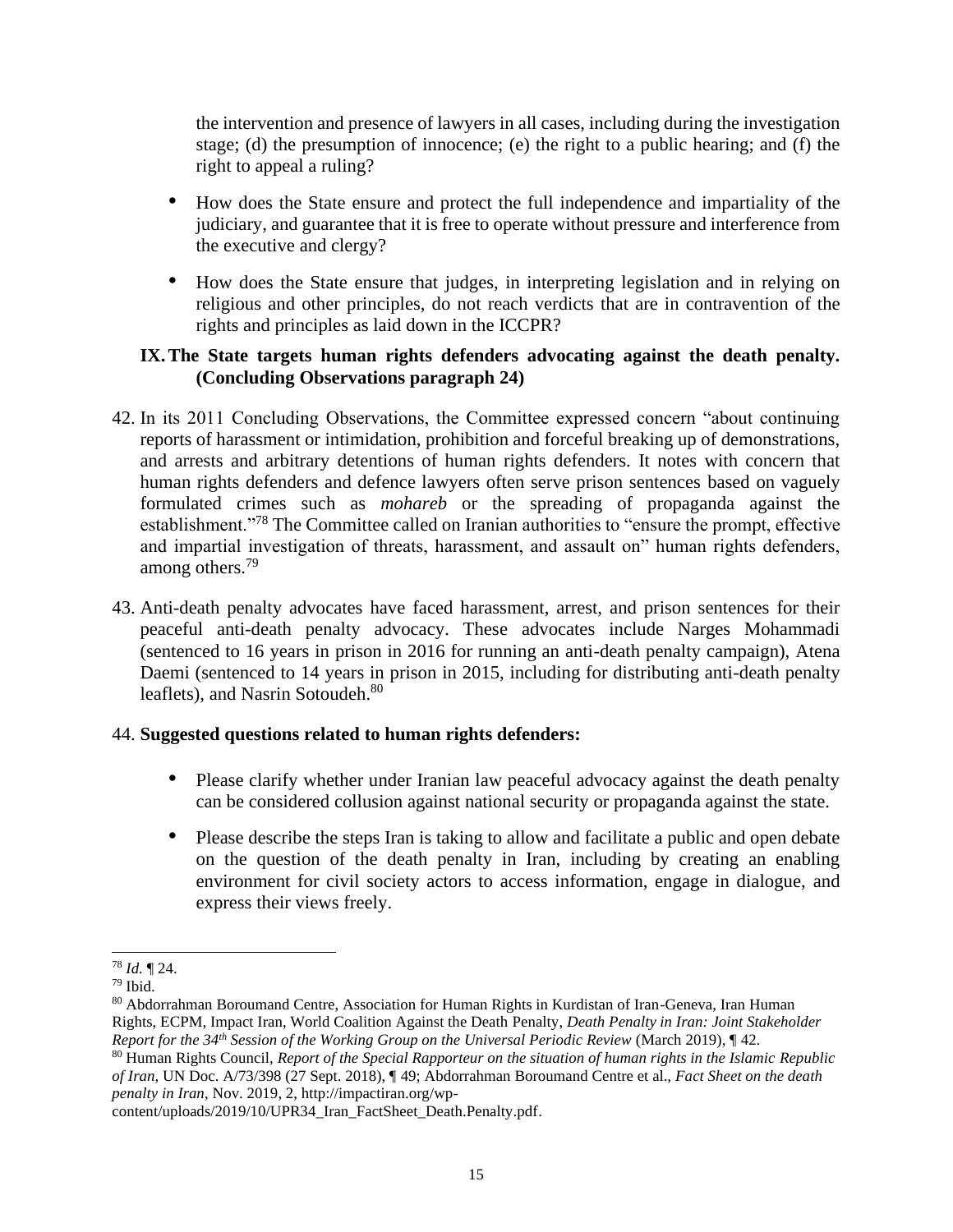#### **X. The State indirectly encourages arbitrary killings by retaining the** *qisas* **death sentence for murder in the Islamic Penal Code.**

- 45. *Qisas* refers to retribution in kind for murder and is one of the most common charges the State used against individuals executed in 2019.<sup>81</sup> *Qisas* is mentioned in Islamic law (*Shari'a*) and the State considers it to be a private right that State authorities cannot deny or control.<sup>82</sup> As the IPC is based on *Shari'a*, it codifies murder as being punishable by *qisas*, and therefore the family of the murder victim can demand a death sentence as retribution, can demand blood money (*diya*), or can grant forgiveness to the person accused of committing the murder. <sup>83</sup> Thus, while the IPC does not specifically state that convicted murders are subject to the death penalty but rather to *qisas*, the State effectively places the responsibility of determining whether a person accused of murder should be sentenced to death and executed on the victim's family. *Qisas* death sentences are imposed on juvenile offenders according to *Shari'a*, where the age of responsibility is 8.7 years for girls, and at 14.6 years for boys.<sup>84</sup>
- 46. The IPC exempts the following situations or people from the mandatory death sentence of *qisas*: (a) father and paternal grandfather of the victim (IPC, Article 301); (b) a man who kills his wife and her lover in the act of adultery (IPC, Article 302); (c) Muslims, followers of recognized religions, and "protected persons" who kill followers of unrecognized religions or "non-protected persons" (IPC, Article 301); (d) killing of a person who has committed a *hudud*  offence punishable by death (IPC, Article 302); and (e) killing a rapist (IPC, Article 302).<sup>85</sup> This law results in discriminatory treatment, for example, as Article 301 states "*qisas shall be established…if the victim is same and has the same religion as the culprit. Note: If the victim is Muslim, the non-Muslim status of the culprit shall not prevent qisas*."
- 47. By continuing to codify *qisas*, the IPC indirectly encourages arbitrary killings by individuals. Experts also contend that IPC Articles 301 and 302 may be contributing to the uptick in the number of honor killings in Iran.<sup>86</sup> Moreover, family members of the murder victim must be present at the scene of the *qisas* execution, and because the State considers *qisas* as a private right pursuant to *Shari'a*, family members of the murder victim are encouraged to carry out the actual execution — IHR has received several reports where such family members have in fact conducted such executions.<sup>87</sup>
- 48. There have been at least 1,467 *qisas* executions between 2010 and 2019, with a dramatic increase in such executions beginning in 2013.<sup>88</sup> In 2018 and 2019, *qisas* executions were the most common category of executions, with an increase of 37 such executions between 2019 and 2018 (225 *gisas* executions were carried out in 2019, up from 188 in 2018).<sup>89</sup> Of these 2019 *qisas* executions, 68 were conducted in a single prison, 15 of the people executed were

<sup>81</sup> Iran Human Rights and ECPM, *Annual Report on the Death Penalty in Iran 2019* (2020), 18 and 27.

<sup>82</sup> *Id.* at 56.

<sup>83</sup> Ibid.

<sup>84</sup> *Id.* at 34.

<sup>85</sup> Iran: Islamic Penal Code Articles 301 and 302, Nov. 20, 1991, accessed Apr. 21, 2020, https://www.refworld.org/docid/518a19404.html.

<sup>86</sup> Iran Human Rights and ECPM, *Annual Report on the Death Penalty in Iran 2019* (2020), 18.

<sup>87</sup> *Id.* at 26.

<sup>88</sup> *Id.* at 34.

 $89$  Ibid.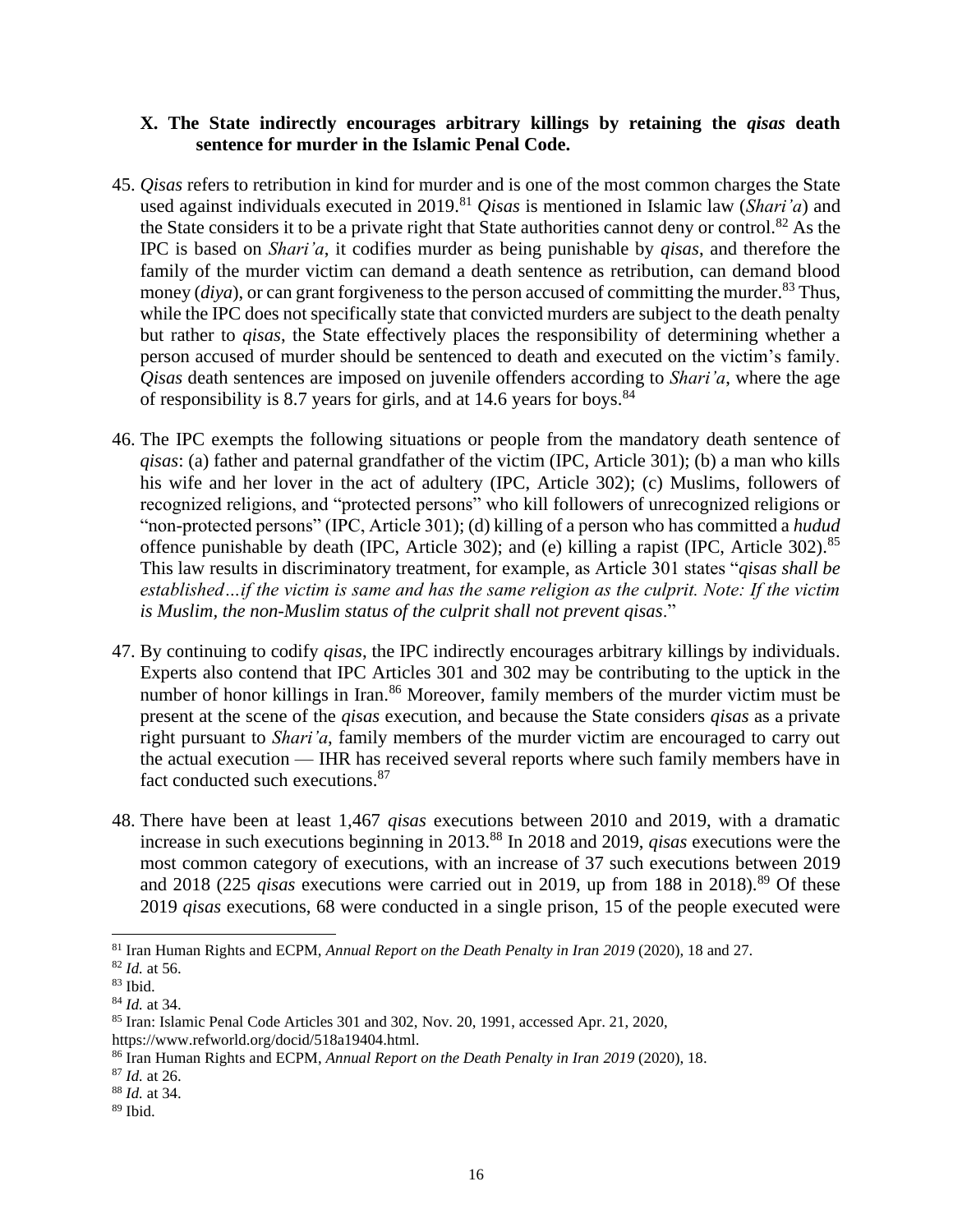women, 4 of the people executed were juveniles at the time of the offence, and 6 of the executions were public hangings.<sup>90</sup> To achieve a significant reduction in the use of the death penalty, Iran must change the *qisas* law and related practice.<sup>91</sup>

- 49. *Qisas* permits the murder victim's family to grant forgiveness to the offender. While being "against" *qisas* is considered a serious crime under Iranian law, Islam considers forgiveness a good deed.<sup>92</sup> The option to grant forgiveness without being subject to criminal prosecution for opposing *qisas* provides an opportunity for Iranians to counter the death penalty by promoting forgiveness. An increasing number of civil society groups and their sympathizers have promoted the "forgiveness movement," which has gained momentum over the past few years and has resulted in the removal of death sentences for 374 people on death row in 2019, up from 272 forgiveness cases in 2018, 221 cases in 2017, 232 cases in 2016 and 262 cases in 2015.<sup>93</sup> Indeed, the number of forgiveness cases in 2019 exceeded the number of *qisas*  executions (374 forgiveness cases compared to 225 *qisas* executions).
- 50. *Qisas* also permits the murder victim's family to demand *diya* (blood money) rather than a retributive death sentence. The State determines the minimum amount of *diya*, but the IPC does not provide for a cap or upper limit, nor does the State currently subsidize the *diya* for people who have been convicted but who do not have an ability to pay.<sup>94</sup> The absence of an upper limit allows the victim's family to demand an amount that is many times greater than the minimum amount set by the State. As a result, an accused person may face discrimination based on their socio-economic status. Moreover, the absence of an upper limit operates as a bar to State subsidization of the *diya* for accused persons who cannot afford to pay.<sup>95</sup>
- 51. Arguments for retaining the *qisas* death sentence include the concern that if an accused person pays a *diya* or forgiveness is granted, a dangerous individual who committed murder will be released into the community after serving only a short prison sentence. It is believed that this concern inhibits some victim's families from choosing *diya* or granting forgiveness. Iranian authorities could alleviate this concern by requiring a prison term for any person who has been forgiven by the victim's family or who otherwise cannot afford to pay the *diya*. 96

#### 52. **Suggested questions relating to** *qisas* **executions:**

- Will the State consider amending the IPC to abolish the *qisas* mandatory death penalty for persons convicted of murder?
- What measures has the State taken to ensure that the *qisas* system does not result in the arbitrary deprivation of life for persons accused of murder?

 $90$  Ibid.

<sup>91</sup> *Id.* at 54.

<sup>92</sup> *Id.* at 56.

<sup>93</sup> *Id.* at 37, 56.

<sup>94</sup> *Id.* at 56.

<sup>95</sup> Ibid.

<sup>96</sup> Ibid.